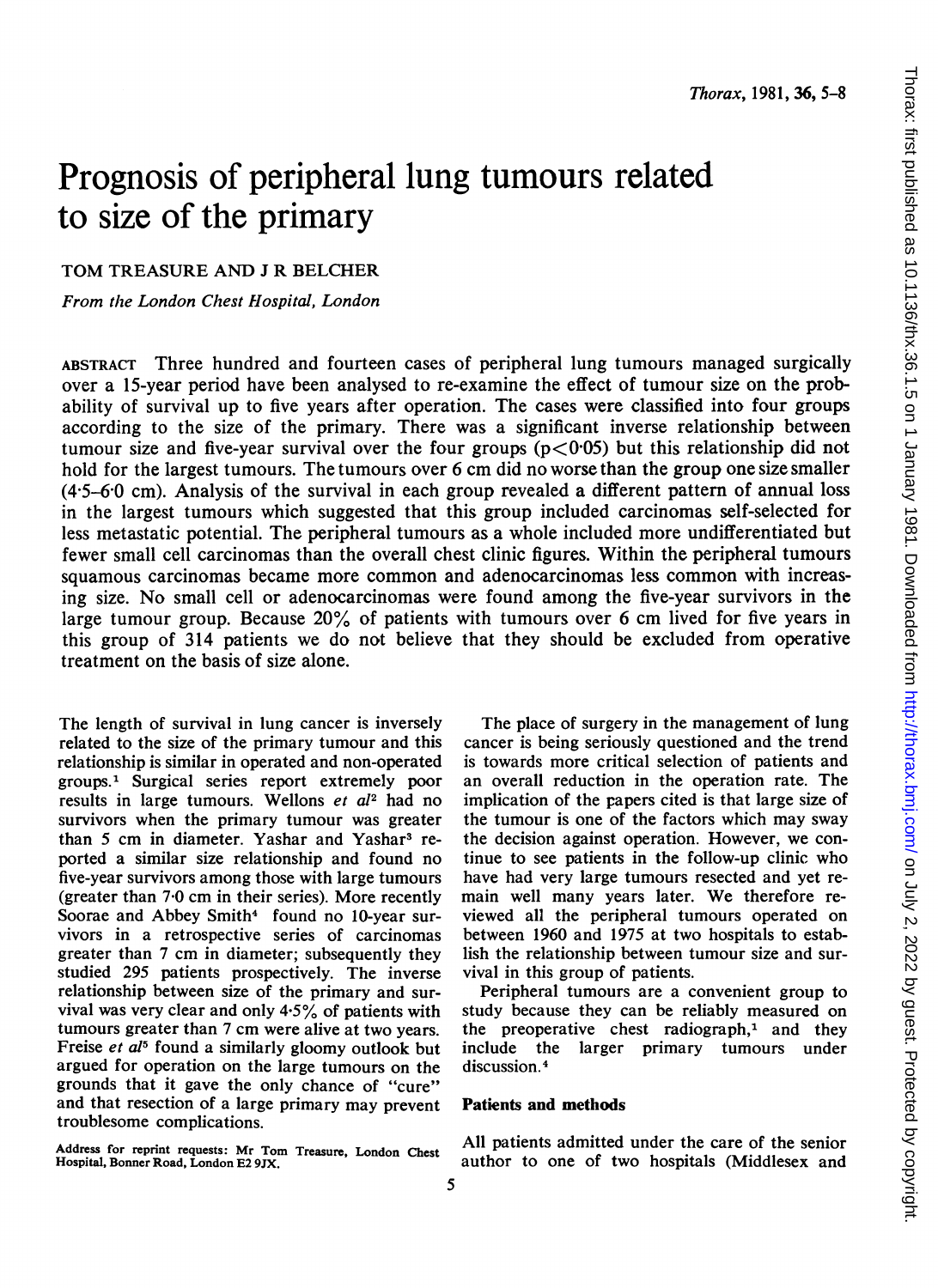London Chest Hospital) between 1960 and 1975 and who were identified on their record card as having peripheral tumours were included in the study. The completeness of this method of retrieval was verified in two ways. For two representative years the preoperative chest radiographs of all patients subjected to thoracotomy were reviewed and the correlation between patients identified in this way and by the cards was examined. Also, the pathology reports of all resected carcinomas for five consecutive years were studied. In both cases the card retrieval system was effectively complete. The card system has the advantage that the patients were identified prospectively, at the time of the original operation, so the composition of the study group could not have been biased by the result of surgery or by any subsequent events in their progress or management.

The last preoperative chest radiograph was reviewed in all patients. The tumour was measured without knowledge of the cell type or operative result. The diameter in centimetres was recorded. When the tumour was not round, two dimensions at right angles were taken and the average used.<sup>1</sup> Measurements made in this way have been shown



Fig <sup>1</sup> In 12 examples where the size of the pathological specimen was known the peripheral tumour was measured on the last preoperative radiograph and the two results compared. The radiological size is on the ordinate. The line of identity is given. The regression equation is:  $y=0.53+0.86x$ ;  $r=0.91$ ;  $p<0.001$ .

to correlate well with the actual anatomical size of the tumour<sup>1</sup> and we confirmed this early in the study (fig 1).

The patients were then classified into four groups (numbered <sup>1</sup> to 4) according to the size of the primary tumour  $(0-3.0 \text{ cm}, 3.1-4.5 \text{ cm}, 4.6-6.0 \text{ cm})$ cm, and greater than <sup>6</sup> cm) and the four groups compared for cell type, operative mortality rate, and survival up to five years.

#### **Results**

Three hundred and fourteen patients were identified as having a peripheral tumour and were included in the study. There was a preponderance of male patients by about 6: 1. Lobectomy was the operation of choice and was possible in 72% of cases (table 1). Only 4% of patients had <sup>a</sup> thoracotomy without resection. The upper lobes were involved twice as often as the lower lobes and a review of the histology (fig 2) revealed a significantly increased incidence of undifferentiated carcinomas but fewer small cell tumours

Table <sup>1</sup> Operation performed in 314 patients with peripheral lung tumours

| <i><b>Operation</b></i> | Number of patients | Percentage |  |
|-------------------------|--------------------|------------|--|
| Lobectomy               | 218                | 70         |  |
| Pneumonectomy           | 84                 | 26         |  |
| Total resections        | 302                | 96         |  |
| Thoracotomy alone       | 12                 | 4          |  |
| <b>Totals</b>           | 314                | 100        |  |

Table 2 Cell type in 314 peripheral lung tumours between 1960 and 1975 compared with the chest clinic cell types between 1966 and 1978

| Cell type        | Surgical series<br>(%) | Chest clinic<br>$\frac{8}{2}$ |
|------------------|------------------------|-------------------------------|
| Squamous         | 53                     | 49                            |
| Undifferentiated | 20                     | 12                            |
| Adenocarcinoma   | 18                     | 15                            |
| Small cell       | 6                      | 16                            |
| Unknown          |                        | 8                             |

Table <sup>3</sup> Surgical result in 314 peripheral lung tumours grouped according to the size of the  $\frac{1}{7}$  primary. The inverse relationship between size and five-year survival is significant ( $p < 0.05$ ).

| Size (cm)             | <b>Number</b> | $%$ resected | <i><b>Operative</b></i><br>mortality<br>$(\% )$ | Five-year<br>survival<br>$(\%)$ |
|-----------------------|---------------|--------------|-------------------------------------------------|---------------------------------|
| $0 - 3.0$ cm          | 72            | 97           | 8                                               | 36                              |
| $3.1 - 4.5$ cm        | 77            | 96           | 5                                               | 31                              |
| $4.6 - 6.0$ cm        | 77            | 100          | 11                                              | 18                              |
| over $6.0 \text{ cm}$ | 88            | 92           | 17                                              | 20                              |
| <b>Totals</b>         | 314           | 96           | 11                                              | 26                              |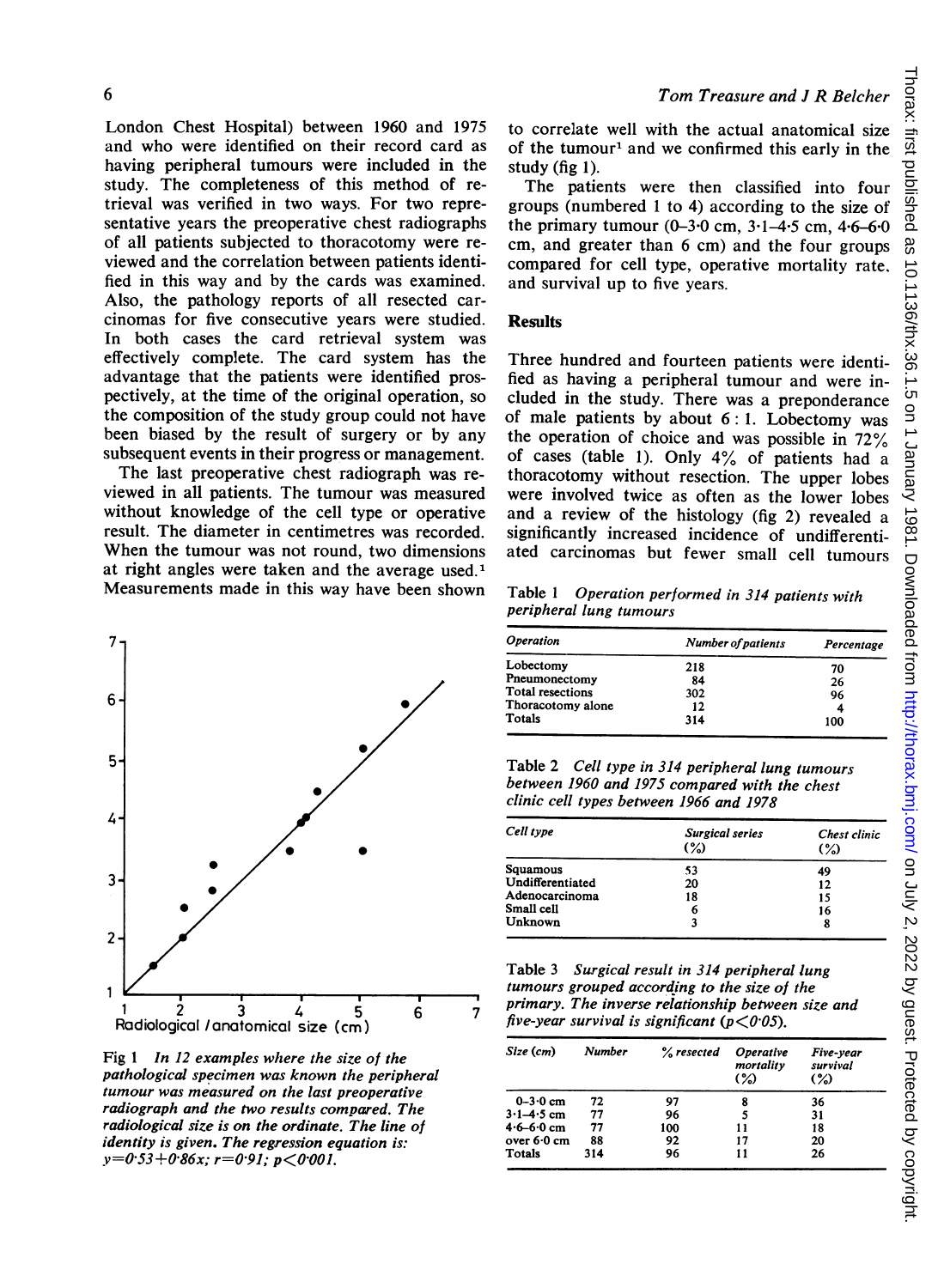

Fig 2 The distribution of histological types of tumours is given for the four size groups of peripheral tumours represented by the vertical bars. The increasing frequency of squamous carcinomas and the decreasing frequency of adenocarcinomas with increasing size of the tumours are significant  $(p < 0.05)$ .

compared with the total chest clinic (LCH) figures for an overlapping 12-year period (table 2).

When ranked by tumour size, four conveniently even groups were obtained (table 3). The resection rate was lowest in the large tumour group  $(92\%)$ and the operative risk was higher (a  $17\%$  mortality as opposed to  $11\%$  overall) but neither of these differences reached significance at the 5% level. The five-year survival was 26% for all resections. When analysed for each group (table 3) there is a highly significant inverse relationship between tumour size and five-year survival. This was the result of a better outlook in the smaller tumours: the two groups containing the larger tumours (3) and 4) had effectively the same survival at five years.

The percentage of patients surviving at yearly intervals is shown graphically for each of the four groups in fig 3. The survival curves for the largest group and one size smaller cross between the second and third years. This is because, although the other groups continue to decline in numbers quite rapidly up to three years, the line for the



Fig 3 The numbers of patients surviving at yearly intervals after resection, in each of the four size groups of peripheral tumours, are plotted. The one-year survival has a highly significant inverse relationship with the size of the primary  $(p < 0.001)$ . This is also present, but is less striking at five years  $(p < 0.05)$ . This inverse relationship does not hold at five years in the larger tumour groups. If patients surviving at one year are followed to the second year, two-year survivors to the third year and so on, no size-related increase in mortality can be detected.

largest tumours has flattened out considerably after the first year. The percentage attrition between year one and year two is less in group 4 than any of the other groups. Comparing the two large tumour groups (3 and 4) by a fourfold table test between the first and second postoperative years this difference just fails to reach significance  $(p<0.1)$  but in the *opposite* direction to that anticipated. After the third year comparison between the groups reveals no difference and the four lines run parallel.

All the small cell and adenocarcinomas in the largest group died before two years and nearly all the five-year survivors had squamous carcinomas.

## **Discussion**

Our results confirm that patients with small tumours do better than those with large ones. They